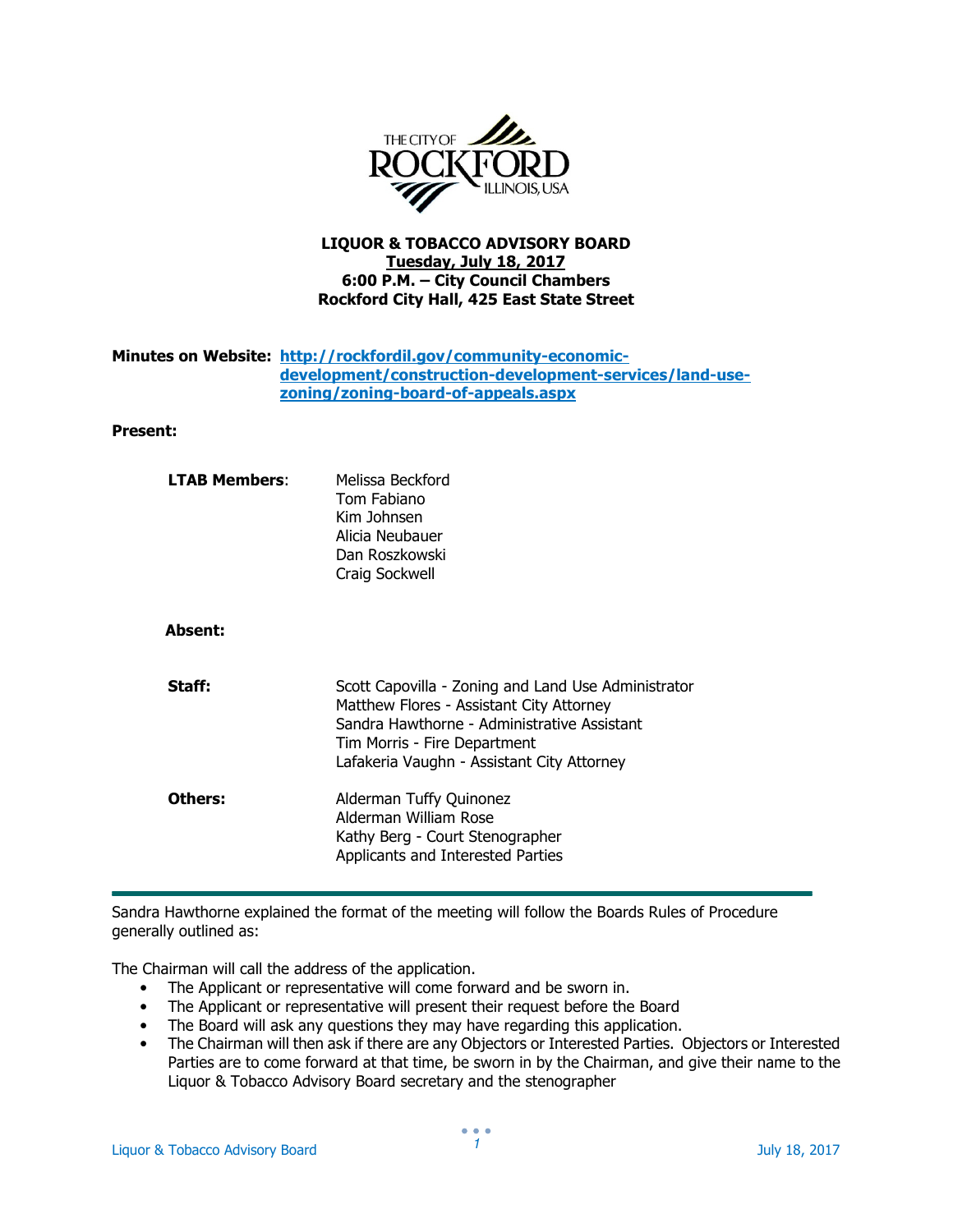- The Objector or Interested Party will present all their concerns, objections and questions to the Applicant regarding the application.
- The Board will ask any questions they may have of the Objector or Interested Party.
- The Applicant will have an opportunity to rebut the concerns/questions of the Objector or Interested Party
- No further discussion from the Objector or Interested Party will occur after the rebuttal of the Applicant.
- The Board will then discuss the application and a vote will be taken.

It was further explained to the public in attendance, applicants, objectors and interested parties that this meeting is not a final vote on any item. The date of the Codes & Regulations meeting was given as Monday, July 31, 2017, at 5:30 PM in City Council Chambers in this building as the second vote on these items. The public in attendance, applicants, objectors and interested parties were instructed that they could contact the Zoning Office for any further information and the phone number was listed on the top of the agenda which was made available to all those in attendance. The City's web site for minutes of this meeting are listed on the agenda as well. This information was also presented in written form attached to the agendas.

The meeting was called to order at 7:46 PM. A MOTION was made by Alicia Neubauer to APPROVE the minutes from the June 20, 2017 meeting as written. The Motion was **SECONDED** by Melissa Beckford and CARRIED by a vote of 6-0.

| 017-LTAB-018 | 7151 Walton Street                                                                   |
|--------------|--------------------------------------------------------------------------------------|
| Applicant    | Sam's West, Inc. dba Sam's                                                           |
| Ward 01      | <b>Sale of Tobacco Products</b> in conjunction with a retail establishment in a C-2, |
|              | Limited Commercial Zoning District                                                   |
|              | <b>Laid Over from June meeting</b>                                                   |

The subject property is located south of Walton Street, 220' east of South Perryville Road and is Sam's Wholesale Club. Scott Schelling, Manager of the Rockford Sam's Club, was present and reviewed their request for the sale of tobacco products. He discussed their process for checking identification and the sale of tobacco to their customers. Mr. Schelling stated Sam's has been selling tobacco and that they were unaware that the City required a tobacco license and have since stopped selling.

Attorney Vaughn asked the Applicant if he had a chance to review Staff conditions of approval and if they were willing to abide by all (6) conditions. Mr. Schelling stated conditions have been reviewed and they are agreeable to all conditions.

Staff and the Applicant agreed that hours of operation listed under condition (5) should change to 7:00 AM start time for sales Monday through Saturday.

Staff Recommendation is for Approval with (6) conditions. No Objectors or Interested Parties were present.

A MOTION was made by Kim Johnsen to APPROVE the Sale of Tobacco Products in conjunction with a retail establishment in the name of Sam's West, Inc. dba Sam's in a C-2, Limited Commercial Zoning District at 7151 Walton Street with amendment to condition (5). The Motion was **SECONDED** by Alicia Neubauer and CARRIED by a vote of 6-0.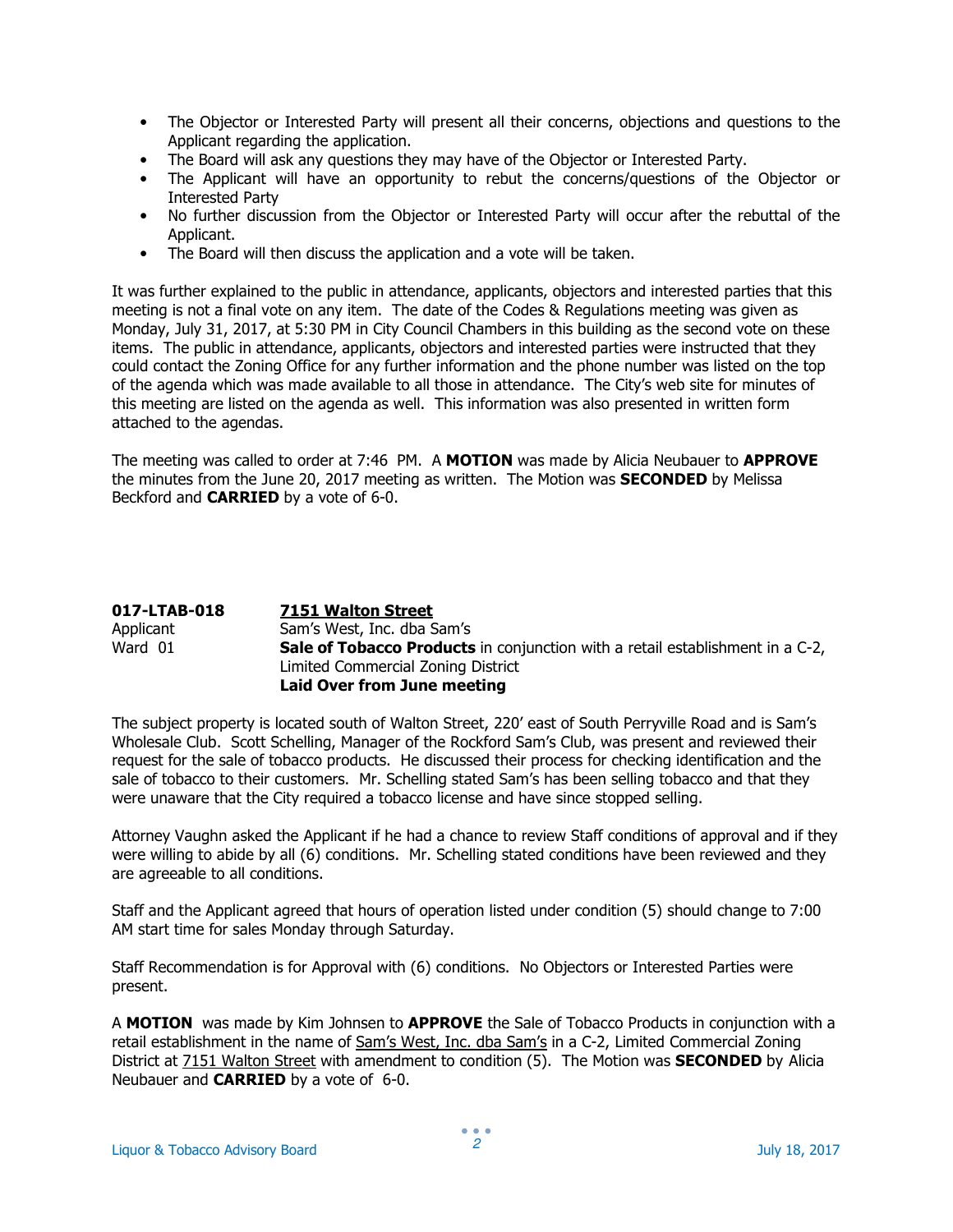Approval is subject to the following conditions:

- 1. Meet all applicable Building and Fire Codes.
- 2. Compliance with all City of Rockford Liquor and Tobacco Codes.
- 3. Window display signage is limited to 20% of window area.
- 4. The sale of tobacco products shall be limited to the submitted plan Exhibit D.
- 5. The hours and days of operation will be from 7:00 AM to 8:30 PM, Monday through Saturday and 10:00 AM to 6:00 PM on Sunday.
- 6. That the windows shall not be covered with bars or other devices that block the windows.

| 017-LTAB-024 | 501 15th Avenue; 517 15th Avenue; and 1610 Keefe Street                          |
|--------------|----------------------------------------------------------------------------------|
| Applicant    | Ernest Jefferson / Ernie's, Inc. dba The Flow                                    |
| Ward 11      | <b>Sale of liquor by the drink</b> in conjunction with a bar and grill and video |
|              | gaming facility in a C-2, Limited Commercial Zoning District                     |

The subject properties are located on the south side of 15<sup>th</sup> Avenue just east of the Keefe Street and 15<sup>th</sup> Avenue intersection and currently consists of a vacant building and vacant land with a billboard. Attorney James Rodriquez and Ernest Jefferson were present. Attorney Rodriguez reviewed the Applicants request for sale of liquor by the drink. The Applicant feels he has a good solid plan to operate at this location. In describing the interior of the building, Attorney Rodriguez stated there are newly remodeled bathrooms at the front of the building, and the restaurant area, and the bar area have been remodeled. Five (5) gaming machines are located in the NE corner and there is a lounge area in the NW corner. Mr. Jefferson has completed extensive remodeling since purchasing the building in 2008. In addition, it is also the Applicant's intent to make a large investment in the exterior to bring the parking lot up to code. Attorney Rodriquez explained that Mr. Jefferson has done an extensive survey to find out what his customers want. Admittance will be limited to ages 35 and up. They will offer food and drink with occasional entertainment, mostly on the weekends. There will be a small dance floor and tables can be moved back for dancing. Video gaming will be available as well. Attorney Rodriquez explained the security system, stated there will be Security at the door at all times, with an internal DVR system with storage ability for 30 days. Cameras for the exterior are already in place. Mr. Jefferson stated that he has put a lot of effort and thought into this project for it to be successful. Attorney Rodriquez further stated this site has had a bar use back to the early 1980's. Mr. Jefferson is anticipating to have food sales equal to liquor sales at some point in the future. At this point, liquor will bring in more revenue than food and gaming. There will be a limited menu at the start up, with the desire to increase food sales as business progresses and possibly include breakfast. Mr. Jefferson is willing to cooperate with the City to make certain his business runs properly.

Mr. Jefferson explained that when he was young, his father had owned a bar and he always wondered why his father stuck with jazz and blues music throughout the years. As Mr. Jefferson got older, he stated he discovered there was no place to go that catered to the 35 and up age group. He stated he then understood his father's reasons for maintaining the same atmosphere instead of changing the bar to meet the current music fad. He realized that once the younger crowd starting coming in, the older clients left and did not return.

Attorney Vaughn asked Mr. Jefferson if he planned to extend the menu. Mr. Jefferson stated that was one of the reasons he wanted to open early on Friday mornings to attract people in for food and breakfast. His ultimate goal is to build this business into a bar and grill. Attorney Vaughn explained his figure of 46% alcohol sales was a concern, as Staff did not want this location to be just a bar. Tom Fabiano asked if they could legally refuse entry to people younger than 35. Attorney Rodriquez stated he believed they could. Kim Johnsen asked how they planned to promote that this establishment was only